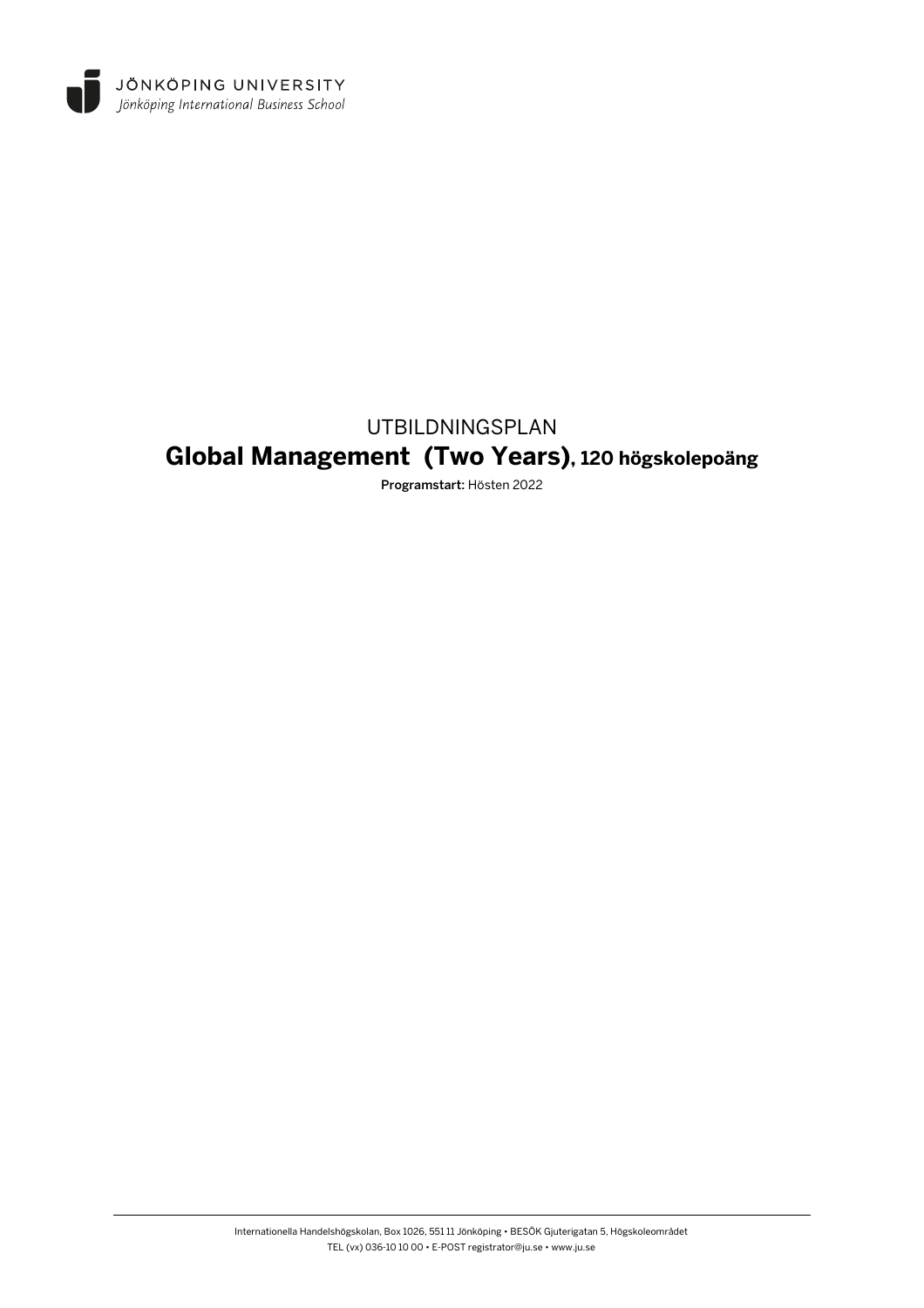## UTBILDNINGSPLAN **Global Management (Two Years), 120 högskolepoäng**

Global Management (Two Years), 120 credits

| <b>Programkod:</b> JAGM9 |                                     | Programstart:                   | Hösten 2022 |
|--------------------------|-------------------------------------|---------------------------------|-------------|
|                          | <b>Fastställd av:</b> VD 2021-05-03 | Utbildningsnivå: Avancerad nivå |             |
| <b>Version:</b>          | 4                                   |                                 |             |

## Examensbenämning

Filosofie masterexamen med huvudområdet företagsekonomi

Degree of Master of Science (120 credits) with a major in Business Administration

## Programbeskrivning

#### Programme aims

This programme aims to equip students with the competencies required to become effective leaders in diverse business contexts (such as different industries and types of organizations) and diverse intercultural settings. The programme emphasizes renewal to successfully meet the rapidly changing challenges of dynamic, globalized markets and competitive environments, while at the same time providing them with the ability to anchor business activities in the local context - thus responding to global and local demands. Consideration is made to socially responsible and ethical management as the way forward into the future.

## Mål

## General aims

 Second cycle education shall essentially build on the knowledge students acquire in first cycle education or corresponding knowledge. Second cycle education shall involve a deepening of knowledge, skills and abilities relative to first cycle education and, in addition to what applies to first cycle education, shall

- further develop the students' ability to independently integrate and use knowledge,
- develop the students' ability to deal with complex phenomena, issues and situations, and
- develop the students' potential for professional activities that demand considerable independence or for research and development work.

#### Programme specific learning goals

#### Knowledge and Understanding

 Graduates of the programme will have a general knowledge and understanding of business administration principles and a specialised and considerably deep knowledge in certain areas of the field.

Corresponding Objectives:

Graduates of the programme will be able to

• demonstrate knowledge and understanding in business administration, including both broad knowledge in the field of business administration and a considerable degree of specialised knowledge of certain areas of the field;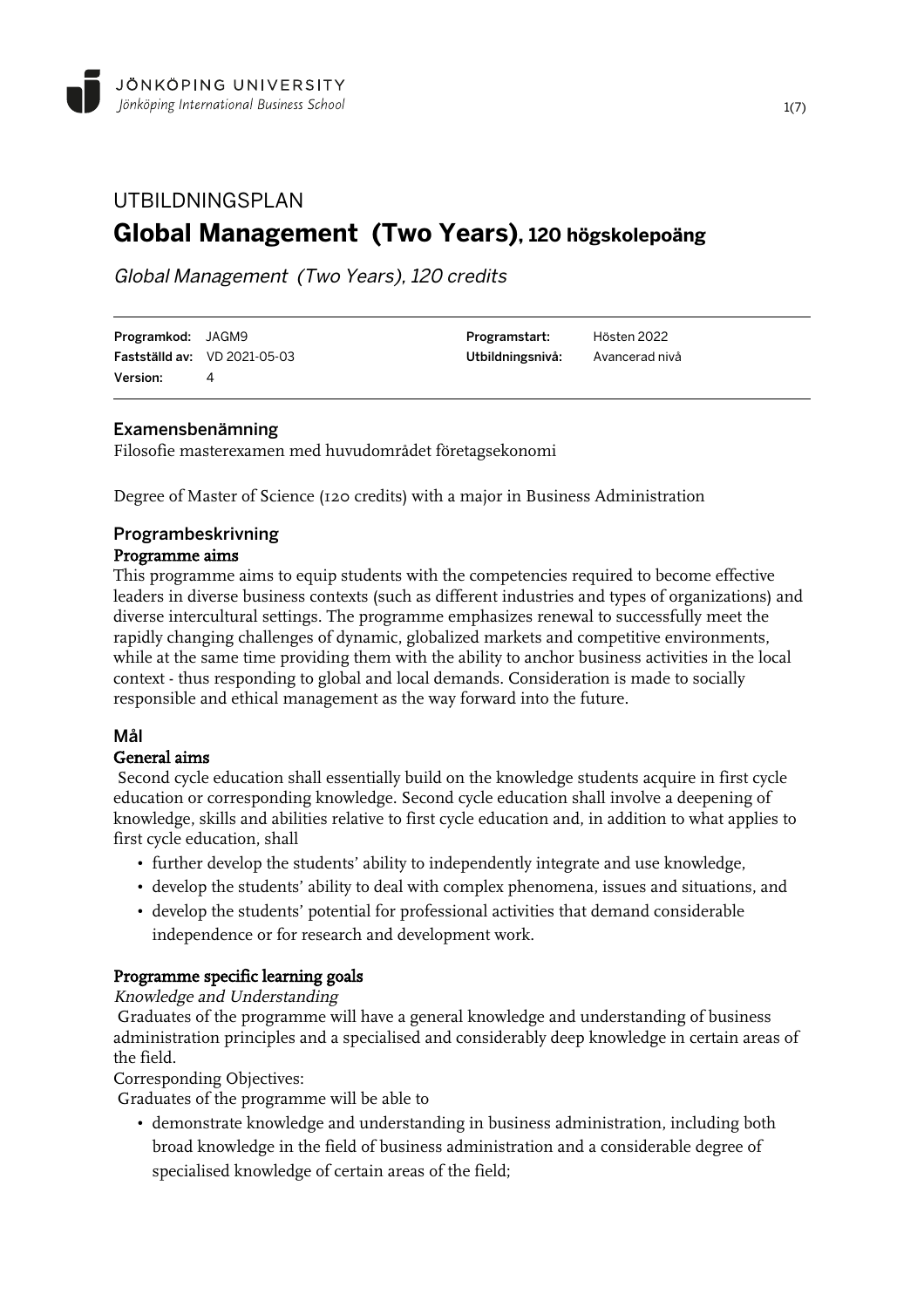- demonstrate considerably deep insight into current research and development work in global management;
- demonstrate specialised methodological knowledge in business administration and specifically related to global managementt; and
- demonstrate understanding of issues ofglobal management and how they can be interpreted with different theoretical approaches.

## Skills and Abilities

 Graduates of the programme will have acquired the skills to integrate knowledge critically and systematically and to analyse complex issues encountered for a career that includes management activities, and be effective communicators of activities associated with these skills in a global context.

Corresponding Objectives:

Graduates of the programme will be able to

- demonstrate an ability to integrate knowledge critically and systematically and analyse, assess and deal with complex phenomena, issues and situations associated with global management , even with limited information;
- demonstrate the ability to identify and formulate issues critically, independently and creatively as well as to plan and, using appropriate research methods, undertake advanced tasks within predetermined time frames so as to contribute to the development of knowledge and evaluate this work;
- demonstrate an ability in speech and writing to report clearly on management issues and discuss their conclusions and the knowledge and arguments on which they are based, in dialogue with different national and international audiences; and
- demonstrate the skills required for participation in research and development work or to work independently in other advanced contexts, including in academic research related to global management.

#### Judgement and Approach

 Graduates of the programme will understand the scientific, social, ethical, and personal responsibility aspects of practical work and research in business administration, including the role, use, and development of knowledge and the ethical aspects and possibilities of scientific endeavor.

Corresponding Objectives:

Graduates of the programme will be able to

- demonstrate an ability to make assessments in business administration, taking into account relevant scientific, societal and ethical issues and also demonstrate awareness of ethical aspects in research and development work;
- demonstrate insight into the possibilities and limitations of science/research, its role in society and people's responsibility for how it is used; and
- demonstrate an ability to identify their personal need for further knowledge and to take responsibility for developing their knowledge.

#### Mission driven

 Graduates of the programme will be equipped to contribute to the advancement of business practice in a global environment, with particular emphasis on aspects of Ownership, and/or Entrepreneurship and/or Renewal.

Corresponding Objectives:

Graduates of the programme will be able to: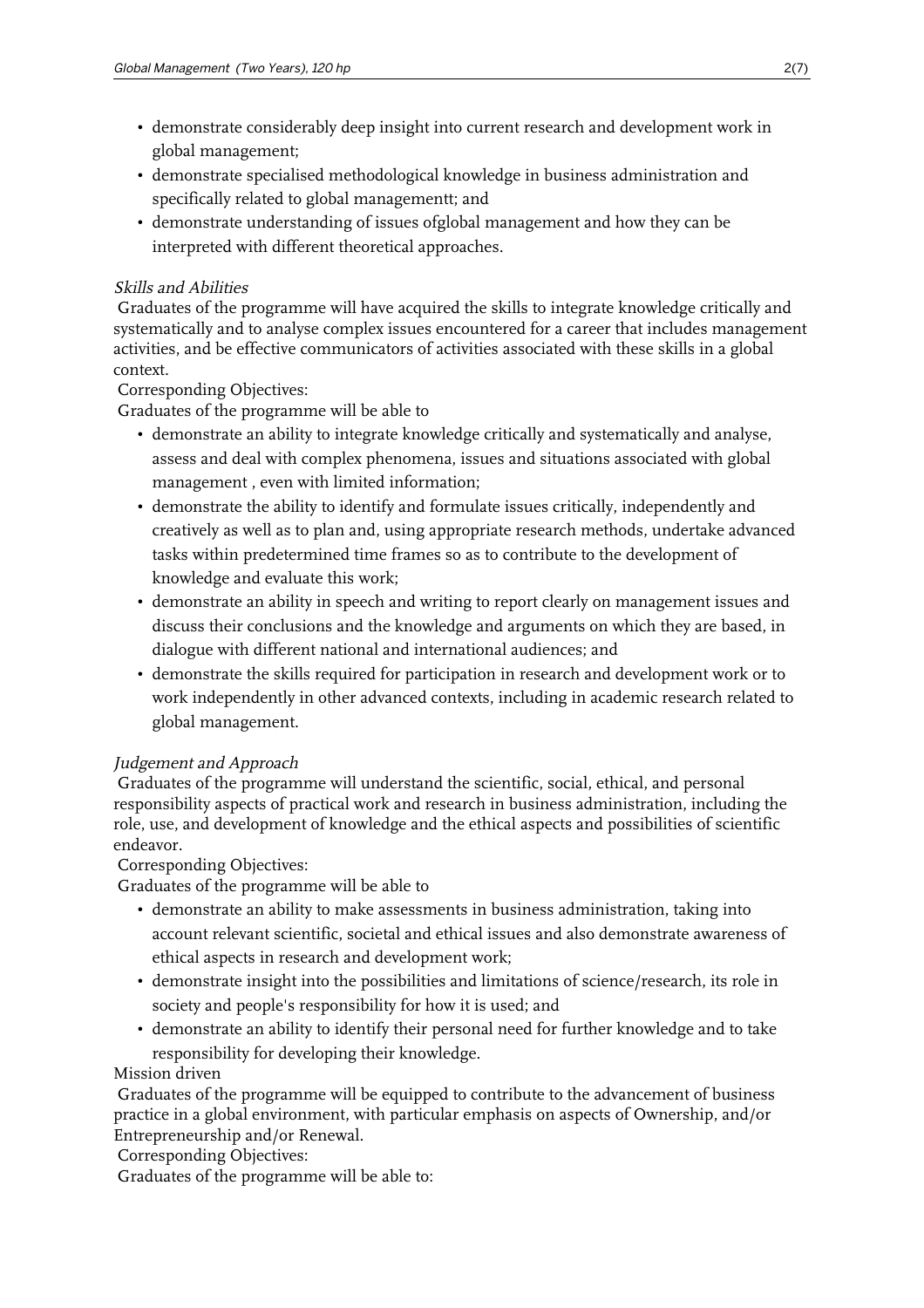- solve problems and exercise leadership skills in a global environment and diverse intercultural settings.
- demonstrate in-depth knowledge about management of business renewal.
- explain how different forms of ownership affect management processes.

The above is in accordance with the intended learning outcomes set for a two-year master's degree in the Swedish Higher Education Ordinance and JIBS mission.

#### Innehåll

The master's programme Global Management (Two Years) provides a deepening education in the field of business administration for those already holding a bachelor´s degree and having a substantial amount of business administration education in their undergraduate studies.

The programme provides its students with special skills to successfully meet the rapidly changing challenges of dynamic, globalized markets and competitive environments, while at the same time providing them with the ability to anchor business activities in the local context - thus responding to global and local demands.

The programme is designed to equip students with the competencies required to become effective leaders in diverse business contexts (such as different industries and types of organizations) and diverse intercultural settings. Consideration is made to socially responsible and ethical management as the way forward into the future.

The programme starts the course Managing Responsibly for Corporate Sustainability develops a comprehensive understanding of and current discourses on Corporate Social Responsibility (CSR), and related issues. The course builds on previous courses and emphasizes "responsible in action" by translating the meaning of CSR and its different aspects into management practice and strategy in international contexts suitable for the students` future professional careers.

In parallel, the course Advanced Leadership builds on a set of theoretical perspectives about leadership covering key themes from sociology and psychology such as power, identity, strategy, change, crisis, gender, and ethics in order to foster professional and personal responsibilities as a leader in a global context.

Taking a strategic turn from the first two leadership courses, students then take the course Global Strategy, which aims to introduce students to the complexity of the modern business environment. The course emphasizes the dynamic and connected nature of modern business, noting the interaction of international firms with contemporary trends – and the interplay of trends with one another. Students are provided with tools to identify and analyse trends and are given the opportunity to conduct a deeper study of a particular issue or set of issues.

In parallel, the course Advanced Research Methods in Global Management adds knowledge and skills for scientific investigations. The course includes both qualitative and quantitative research methods to prepare students for their master thesis projects as well as more generally for the task of creating new knowledge as well as to collect and evaluate information.

In the second semester, students will take the course Managing a Multinational, which focuses on issues surrounding the operationalisation of strategies introduced in the preceding Global Strategy course. Students will be tasked with analysing and proposing solutions to real life business cases on contemporary challenges and opportunities in multinational organizations from both subsidiary and head office perspectives.

In parallel, the course Corporate Entrepreneurship and Strategic Renewal picks up on the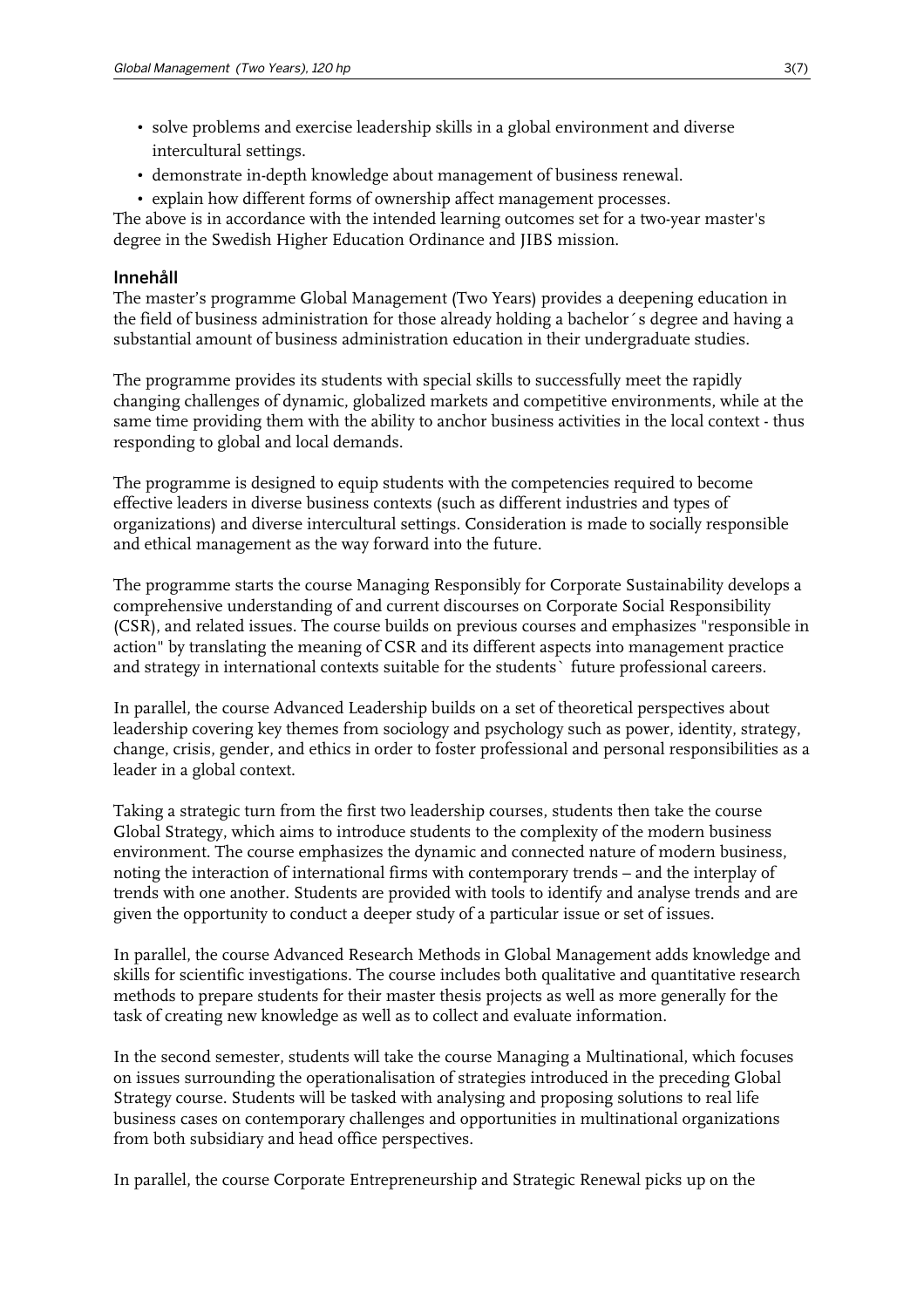challenges of strategic and organizational change. It introduces the topic of entrepreneurship in established organizations, both in terms of state-of-the-art research findings and of a course project conducted for a company in need of business renewal and of reviving its entrepreneurial spirit.

Students will then take the course Global Marketing Management, which takes marketing management principles into the global context by integrating theoretical foundations of marketing management and practical application through company-based projects.

The course Family Business Development is studied in parallel, which draws on the world-class research conducted at JIBS' Centre of Family Enterprise and Ownership (CeFEO). It introduces aspects of strategic entrepreneurship in family-owned and owner-managed companies, the predominant type of companies in most countries worldwide.

In the second year, the programme aims to further deepen the students' competencies in business administration, focusing on developing their analytical skills and requiring more independent and critical research in the area of management.

The third semester consists of 30 elective credits and gives the opportunity for students to build a custom-made profile in composition of course package and choice of university. The recommendation is to select master level courses within the specialisation, but some complimentary topics might be relevant given students' personal preferences and career plans. Students should choose courses within the fields of business administration, economics, statistics, economic geography, commercial law, informatics, and language. For international exchange, students choose the courses at a partner university in coordination with JIBS faculty, and accreditation of the courses is also conducted by JIBS faculty. An option to international exchange is to stay at JIBS during the third semester with the same limitation on types of courses as there are for students studying abroad. The elective semester at JIBS can include an academic internship of 7.5 or 15 credits as part of the course package. These internship activities provide further relevant practical insights and are complemented throughout with guided academic reflections relating the activities to relevant readings to advance the students in becoming reflective practitioners.

The fourth and last semester consists of a 30-credit thesis course. The thesis in business administration should cover a topic of global management. All courses of the programme provide deep theoretical knowledge and contemporary research findings but in various ways also connect this to practice such as through guest lecturers from industry, study visits, live cases, and projects.

All courses are taught in English. Since Jönköping International Business School (JIBS) has an exchange programme including many partner universities, and the fact that this master´s programme and a number of other master's programmes at JIBS are open to students from around the world, the courses have a diverse international participation of students. The international atmosphere is reinforced with international subject matter in this programme, in particular, management in an international environment and management challenges in response to globalization.

The education is meant to prepare the students for management positions that require responses to globalization and that require interactions in very diverse environments. The education is also meant to prepare students for research in management, possibly within doctoral studies.

Kurser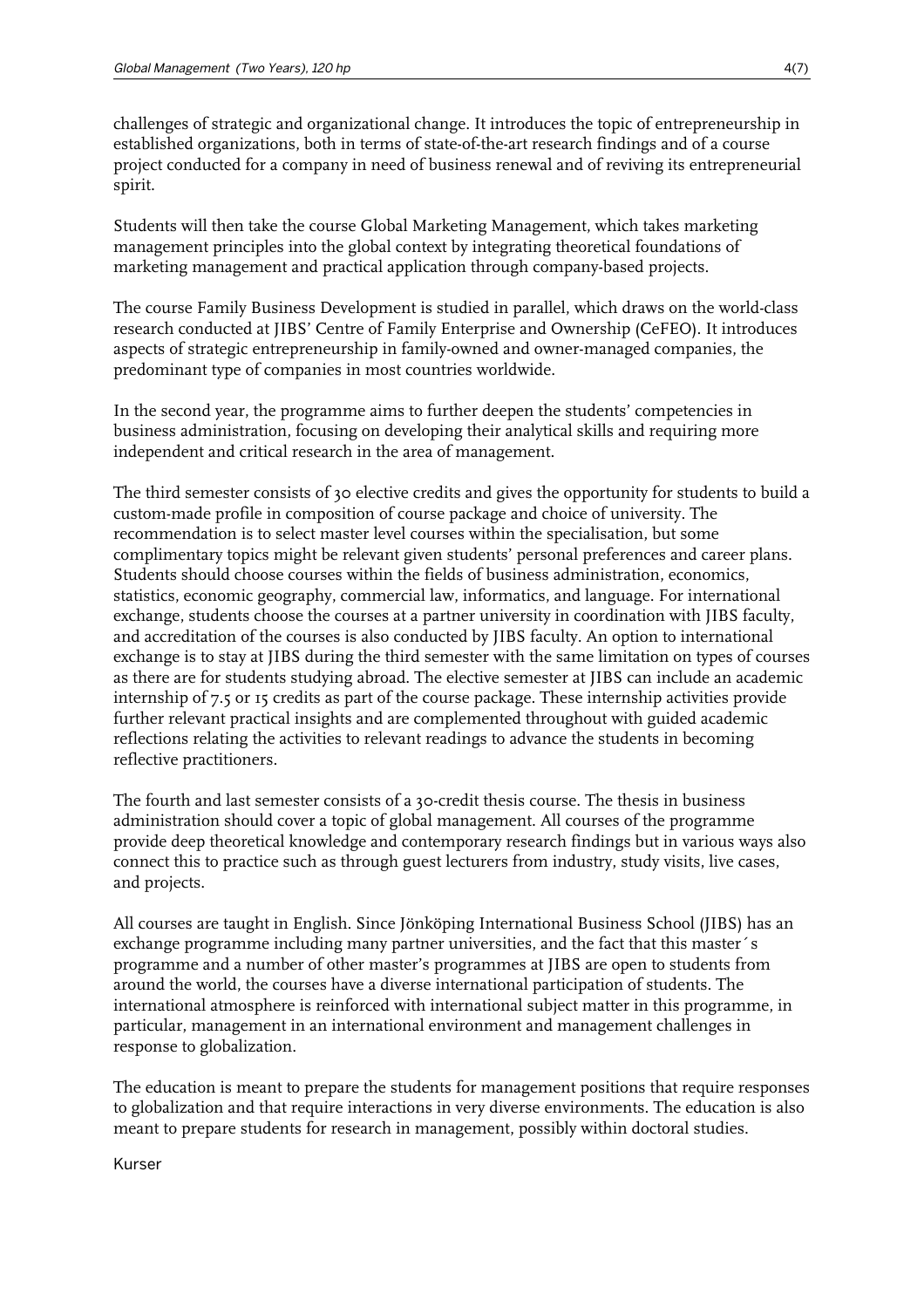| Obligatoriska kurser |  |  |  |  |
|----------------------|--|--|--|--|
|----------------------|--|--|--|--|

| Kursbenämning                                                  | Hp  | Huvudområde     | Fördjupning      | <b>Kurskod</b>     |
|----------------------------------------------------------------|-----|-----------------|------------------|--------------------|
| <b>Advanced Leadership</b>                                     | 7,5 | Företagsekonomi | A1N              | MGSR23             |
| Advanced Research Methods in<br><b>Global Management</b>       | 7,5 | Företagsekonomi | A <sub>1</sub> N | JRGR26             |
| Corporate Entrepreneurship and<br>Strategic Renewal            | 7,5 | Företagsekonomi | A <sub>1</sub> N | JCER27             |
| <b>Family Business Development</b>                             | 7.5 | Företagsekonomi | A1N              | JFBR21             |
| <b>Global Marketing Management</b>                             | 7,5 | Företagsekonomi | A <sub>1</sub> N | JGLR22             |
| Global Strategy                                                | 7,5 | Företagsekonomi | A <sub>1</sub> N | JGSR21             |
| Managing a Multinational                                       | 7,5 | Företagsekonomi | A <sub>1</sub> N | JMUR23             |
| Managing Responsibly for Corporate<br>Sustainability           | 7,5 | Företagsekonomi | A <sub>1</sub> N | JMSR <sub>20</sub> |
| <b>Master Thesis in Business</b><br>Administration (Two Years) | 30  | Företagsekonomi | A2E              | JMBV27             |

#### Valbara kurser

| Kursbenämning                                                                 | Hp  | Huvudområde     | Fördjupning | Kurskod            |
|-------------------------------------------------------------------------------|-----|-----------------|-------------|--------------------|
| Advanced Supply Chain Management                                              | 7,5 | Företagsekonomi | A1N         | <b>JA1R26</b>      |
| Advanced Supply Chain Management<br>2: Integration and Alliances <sup>1</sup> | 7,5 | Företagsekonomi | A1F         | <b>JA2S26</b>      |
| Entrepreneurial Growth <sup>1</sup>                                           | 7,5 | Företagsekonomi | A1N         | ENOR <sub>23</sub> |
| Market Communication in a Digital<br>World <sup>I</sup>                       | 7,5 | Företagsekonomi | A1N         | MLSR23             |

#### Valfria högskolepoäng

1) For all 2-year master programmes, in the autumn of the 2nd year students have options for courses either at JIBS or through exchange. The elective courses noted during this period are default courses at JIBS if the students do not participate in exchange, academic internship or actively select other courses. The default courses at the optional semester are subject to change.

## Programöversikt

| ™SKUI |
|-------|
|-------|

|                                                                 | Termin 1                                | Termin 2                                                       |                                               |  |
|-----------------------------------------------------------------|-----------------------------------------|----------------------------------------------------------------|-----------------------------------------------|--|
| Period 1                                                        | Period 2                                | Period 3                                                       | Period 4                                      |  |
| Advanced Leadership, 7,5 hp   Advanced Research                 | Methods in Global<br>Management, 7,5 hp | Corporate Entrepreneurship<br>and Strategic Renewal, 7,5<br>hp | <b>Family Business</b><br>Development, 7,5 hp |  |
| Managing Responsibly for<br>Corporate Sustainability, 7,5<br>hp | Global Strategy, 7,5 hp                 | Managing a Multinational,<br>7.5 <sub>hp</sub>                 | <b>Global Marketing</b><br>Management, 7,5 hp |  |

#### Årskurs 2

|                                                                           | Termin 3                                                                                               | Termin 4                                                       |          |  |
|---------------------------------------------------------------------------|--------------------------------------------------------------------------------------------------------|----------------------------------------------------------------|----------|--|
| Period 2<br>Period 1                                                      |                                                                                                        | Period 3                                                       | Period 4 |  |
|                                                                           | Valfria poäng, 30,00 hp                                                                                | Master Thesis in Business Administration (Two Years), 30<br>hp |          |  |
| Advanced Supply Chain<br>Management 1 <sup>T</sup> , 7,5 hp               | Advanced Supply Chain<br>Management 2: Integration<br>and Alliances <sup><math>I</math></sup> , 7,5 hp |                                                                |          |  |
| Entrepreneurial Growth <sup>1</sup> , 7,5 Market Communication in a<br>hp | Digital World <sup>I</sup> , 7,5 hp                                                                    |                                                                |          |  |

#### Undervisning och examination

To pass a course, the student needs to fulfil all the course requirements. Examination will be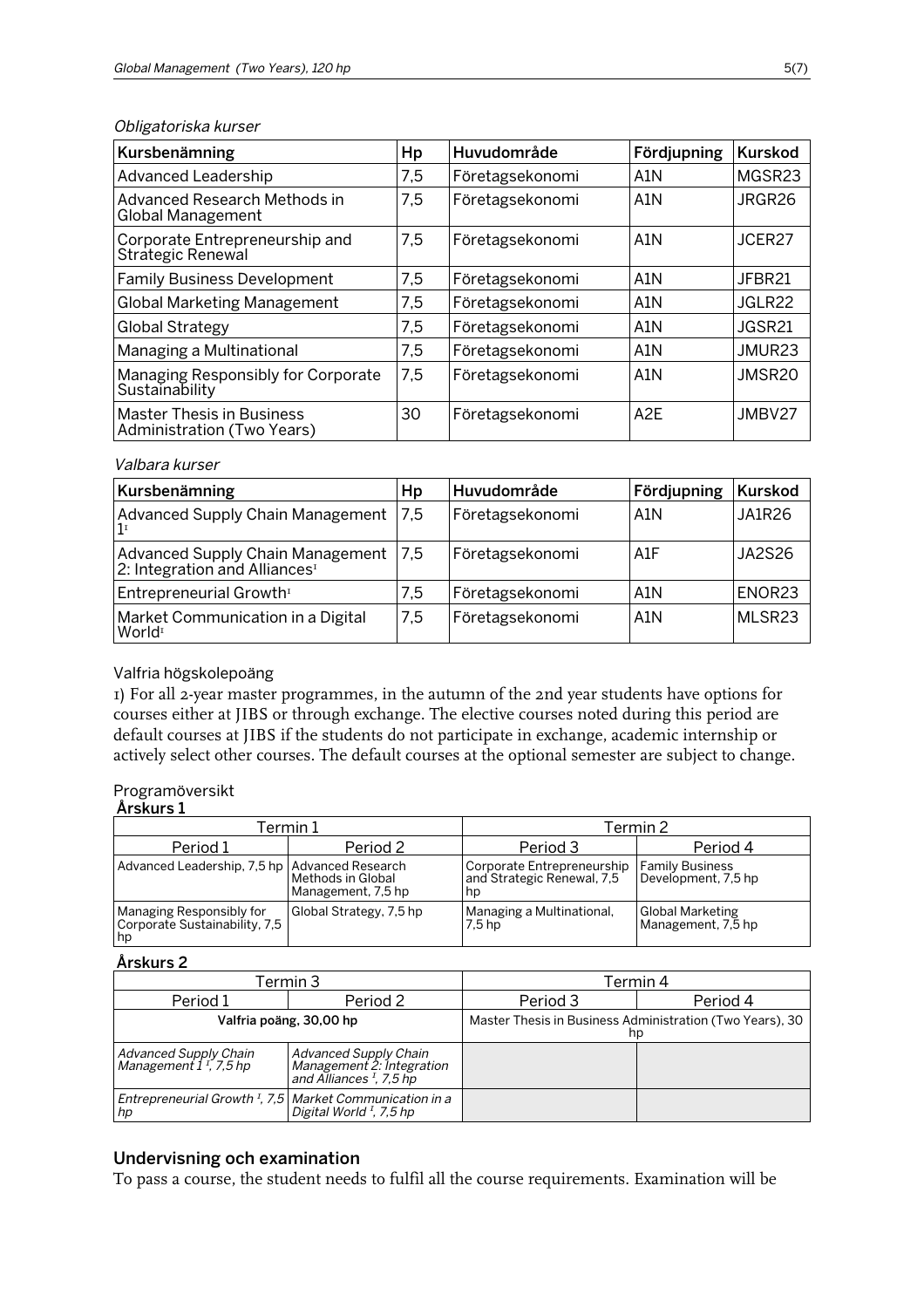executed by written exam, oral exam or term papers. Different methods of examination can be used within a single course. The student will be offered examination opportunities in accordance with document: Regulations and Guidelines for first, second and third cycle education at Jönköping University. Mandatory workshops and assignments can figure within the frame of the course.

All courses offered by JIBS will be graded according to the following six levels: A-E constitutes a pass and FX or F is equal to a fail. The grades Pass or Fail can also be used for selected examinations.

#### Förkunskapskrav

The applicant must hold the minimum of a Bachelor's degree (i.e the equivalent of 180 ECTS credits at an accredited university) with at least 90 ECTS credits in one (or a combination) of the following areas: business administration, economics, industrial engineering and management, or equivalent. At least 60 ECTS credits must be in business administration. Proof of English proficiency is required.

#### Villkor för fortsatta studier

To be eligible for study abroad, the student should, at the time of the study abroad application, have completed at least 15 ECTS of the programme course credits scheduled prior to the study abroad.

The following requirements need to be met for students to proceed to the second academic year within the programme:

Within the programme the student must not fall behind more than 30 credits.

#### Examenskrav

To obtain the Master of Science (120 credits) with a major in Business Administration, the student must complete the course requirements of at least 120 credits at the higher education level that were not used for the bachelor degree, with at least 90 credits overall in second-cycle courses and at least 60 of those second-cycle credits in business administration including 30 credit Thesis in Business Administration.

To obtain the Master of Science (120 credits) with a major in Business Administration, with a focus on global management, the student must complete: (1) the requirements for the Master of Science (120 credits) with a major in Business administration, (2) all mandatory programme courses as listed in the above contents section, or their equivalent, and (3) a Master thesis in Business Administration (30 credits) that covers a topic with relevance to global management.

#### Kvalitetsutveckling

Our cooperation with JSA, the student organization, is crucial. This work is conducted on two levels, programmes and courses.

#### Programme level

 On the programme level students elect student programme evaluators to represent the student group. The student representatives and the programme directors meet regularly to discuss courses and the progress of the programme. The representatives stay in contact with course coordinators to share the overall impression and student experiences from courses, in addition, the Programme Director leads quality assurance work together with a programme group (faculty) and an advisory board (corporate representatives).

#### Course level

On the course level, student evaluators and course coordinator meet shortly after the course has